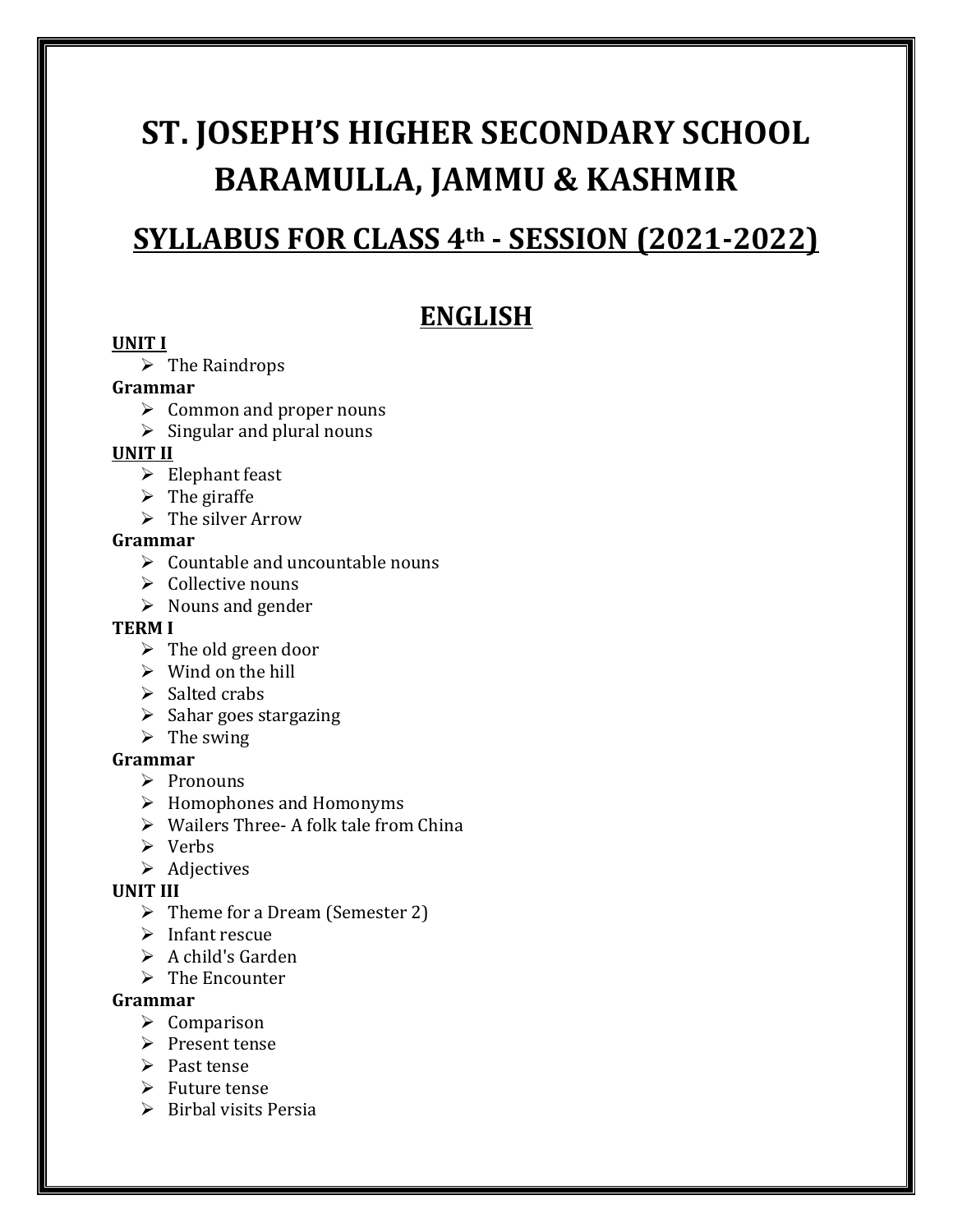#### **TERM II**

- $\triangleright$  Grandma's surprise
- $\triangleright$  Grasshopper Green
- $\triangleright$  The Hornbill Festival
- $\triangleright$  Crime never pays
- $\triangleright$  Frogs at School

#### **Grammar**

- $\triangleright$  Adverbs
- $\triangleright$  Articles
- $\triangleright$  Punctuation
- $\triangleright$  Sentences
- $\triangleright$  Prepositions
- $\triangleright$  Conjunctions
- $\triangleright$  Hummingbirds
- $\triangleright$  The fly
- $\triangleright$  Proverbs
- $\triangleright$  Writing skills

# **COMPUTER**

#### **UNIT I**

 $\triangleright$  Chapter 1: History of Computer

#### **UNIT II**

 $\triangleright$  Chapter 2: Classification of Computer

#### **TERM I**

- $\triangleright$  Chapter 3: Inside the System Unit
- $\triangleright$  Chapter 4: Computer Memory
- $\triangleright$  Chapter 5: Knowing of Windows 10

#### **UNIT III**

- $\triangleright$  Chapter 6: Personalizing Windows 10
- $\triangleright$  Chapter 7: Word Processor

#### **TERM II**

- $\triangleright$  Chapter 8: Working with Word
- Chapter 9: PowerPoint
- $\triangleright$  Chapter 10: Internet

# **PUNJABI**

- $\triangleright$  Varanmala
- $\triangleright$  Two letter words
- $\triangleright$  Matras
- $\triangleright$  Name of days in a week in Punjabi
- $\triangleright$  Name of months in a year in Punjabi
- $\triangleright$  Name of months in a year in English
- $\triangleright$  Identification of colours
- $\triangleright$  Counting in Punjabi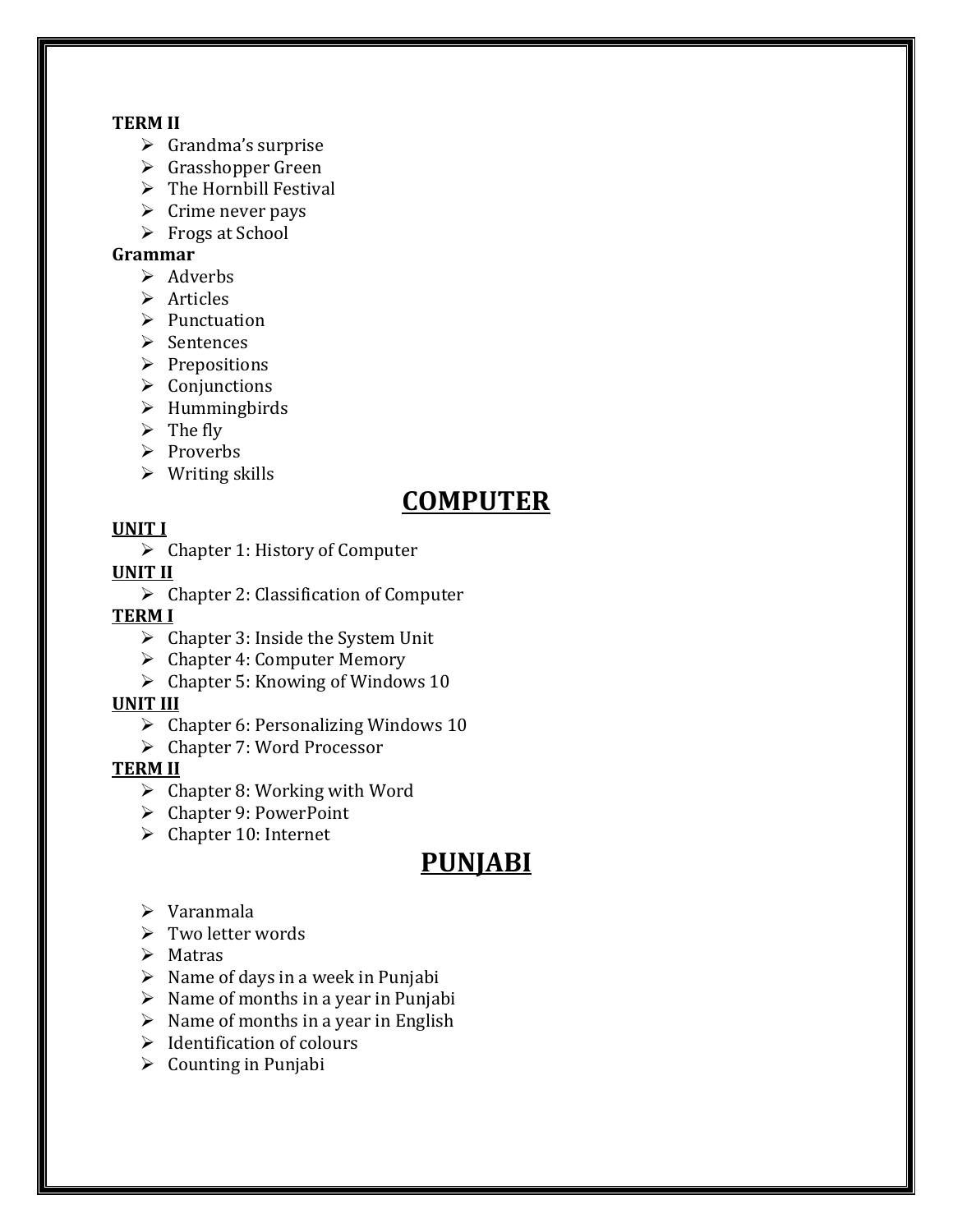# **URDU**

**UNIT I**  $\triangleright$  Lesson no 1 and 2 **UNIT II**  $\blacktriangleright$  Lesson 3 and 4 and 5 **TERM I** Eesson 6 to 10 **Grammar**  $\geq 1$  to 5 **UNIT III** Eesson 11 lesson 12 Lesson 13 **TERM II**  $\blacktriangleright$  Lesson No 14 to 16 Urdu Grammar  $\geqslant$  Lesson 6 to 13

#### **Note**

- $\triangleright$  Every Friday
- Urdu Khushkhatee

# **HINDI**

#### **UNIT I**

Lesson No: 1, 2

Grammar: भाषा, लिंग बदलो, वर्ण।

# **UNIT II**

Lesson No: 3, 4, 5

Grammar: संज्ञा, लिंग बदलो, विलोम शब्द, वचन बदलो।

#### **TERM I**

Lesson No. 6, 7, 8 And 9

Grammar: सर्वनाम, लिंग बदलो, वचन बदलो, मुहावरे पर्यायवाची, अनेक शब्दों के लिए एक शब्द,

# ननबिंध, ।

#### **UNIT III**

Lesson No: 10, 11, And 12

Grammar: विशेषण, लिंग बदलो, वचन बदलो, विलोम ।

### **TERM II**

Lesson No: 13, 14, 15 And 16

#### **Grammar:**

क्रिया, निबंध, अनेक शब्दों के लिए एक शब्द, पर्यायवाची शब्द , मुहावरे, वचन ,पत्र, विलोम, लिंग बदलो।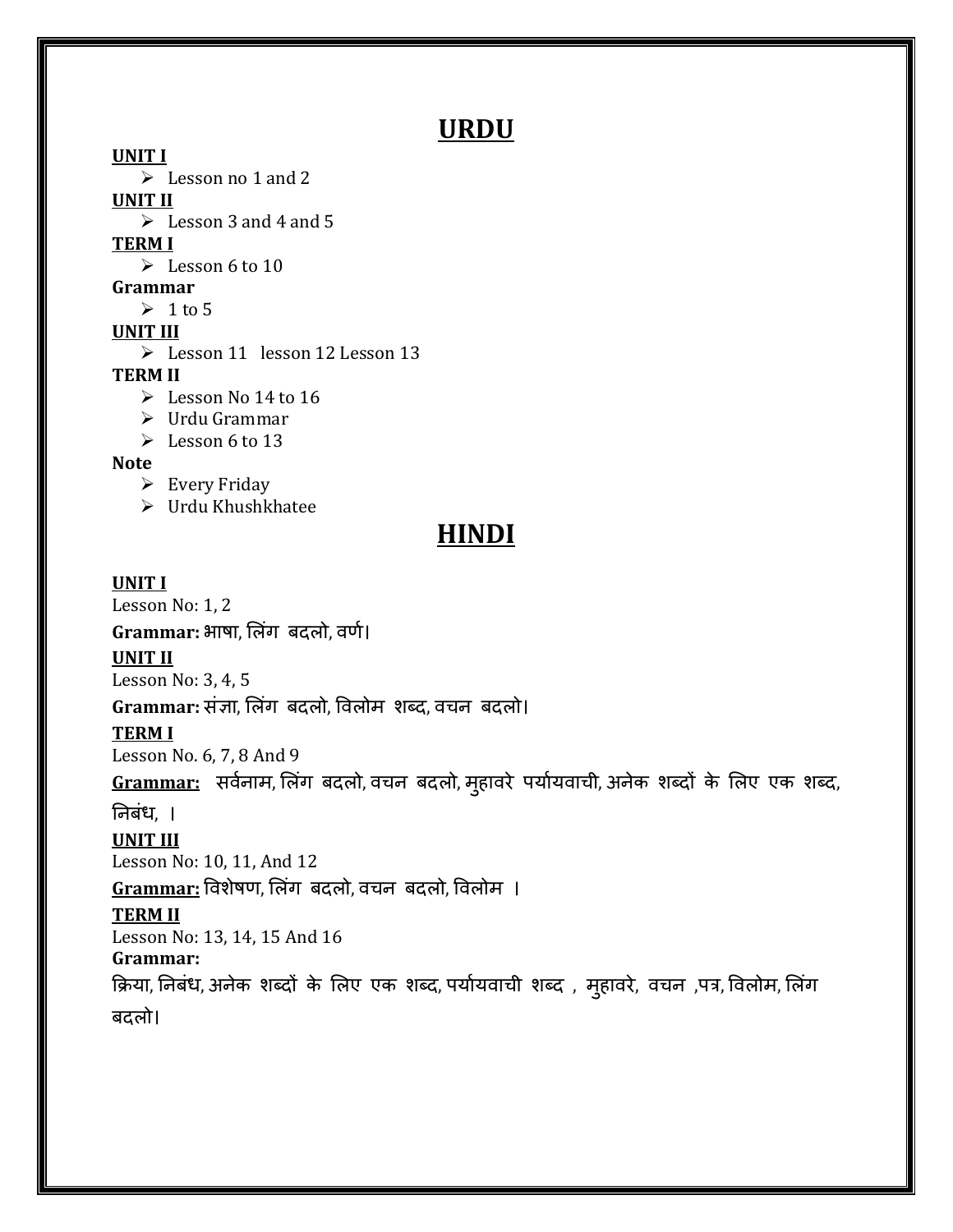# **KASHMIRI**

**UNIT I** 

 $\triangleright$  Page no (1-3) **UNIT II**  $\triangleright$  Page no (4-8) **TERM I**  $\triangleright$  Page no (9-21) **UNIT III** Page no  $(22-25)$ **TERM II**  Page no  $(26-36)$ 

# **GENERAL SCIENCE**

#### **UNIT I**

**Chapter: 1** Topic: plants-the producers

Draw a well labelled diagram of a plant.

#### **UNIT II**

- > **Chapter: 2** Topic: Eating for life \_food
- **Chapter: 3** Topic: Safety first

#### **TERM I**

- **Chapter: 4** Topic: clothes
- **Chapter: 5** Topic: Matter-Solid, Liquid, and Gas
- **Chapter: 6** Topic: plants\_ living and surviving

#### **UNIT III**

#### **Semester 2**

- **Chapter: 1** Topic: Animals\_ living and surviving
- **Chapter: 2** Topic: Animal Reproduction
	- Draw structure of an egg
	- Draw life cycle of a frog.

#### **TERM II**

- **Chapter:3** Topic: Teeth and digestion
	- Draw structure of a tooth
	- $\div$  Draw a well labelled diagram of the digestive system
- **Chapter:4** Topic: force, work and Energy
- **Chapter:5** Topic : Air, water and weather
	- Draw water cycle.
- **Example 1.5** Chapter: 6 Topic: The solar system
	- Draw solar system
- **Chapter:7** Topic: The Environment